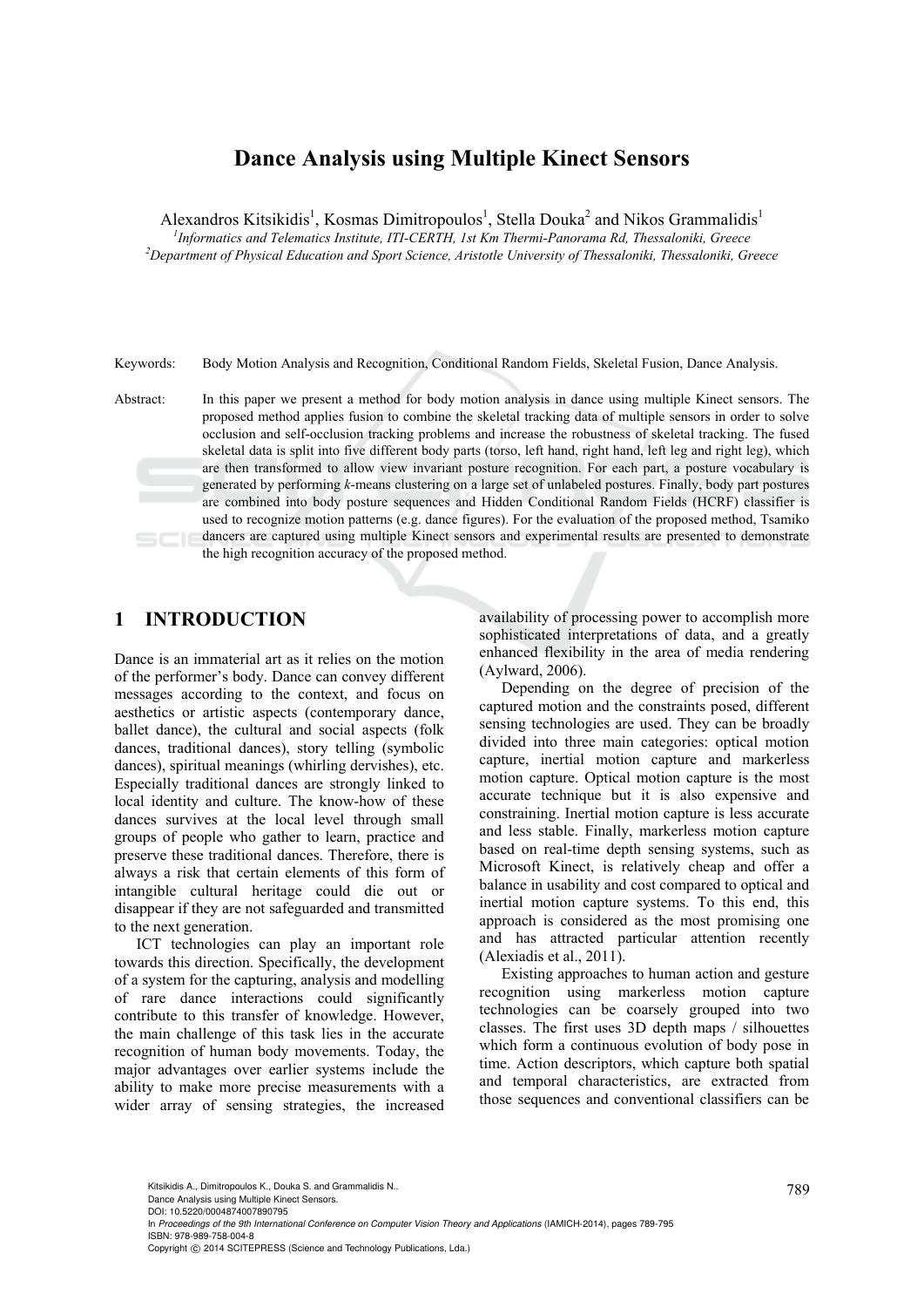used for recognition. The other category of the methods extracts features from each silhouette and model the dynamics of the action explicitly. Bag of Words (BoW) are often employed as an intermediate representation with subsequent use of statistical models such as hidden Markov models (HMM), graphical models (GM) and conditional random fields (CRF) (Li et al., 2010); (Wang et al., 2012)

Another more recent approach is to use the skeletal data acquired from the depth maps (Shotton et al., 2011). The subsequent use of skeletal data for action detection can be divided into two categories. The methods of the first category are based on 3D joints feature trajectories (Waithayanon and Aporntewan, 2011). Those features are either joint position, rotation data, or some transformation of the above. They are mainly based on various Dynamic Time Warping (DTW) variants, like multidimensional time warping (MD-DTW) (ten Holt et al., 2007). The recognition is based on the alignment of the movement trajectories compared to the 'oracle' move which is being detected. Another approach is to extract features from the whole skeleton (histograms) and to use statistical models as in the case of silhouette based methods (Xia et al., 2012).

In this paper, we present a method for dance capture, analysis and recognition using a multi-depth sensors set-up and a skeleton fusion technique to address occlusion problems and increase the robustness of the skeletal tracking. Subsequently, we propose the splitting of the skeleton into five different parts, and the automatic generation of a posture vocabulary (codebook) for each part. Finally, a Hidden State Conditional Random Field (HCRF) (Quattoni et al., 2004); (Wang et al., 2006) is applied for the recognition of the dance figures (motion patterns). Experimental results with real Tsamiko dancer (Tsamiko is a traditional Greek dance) have shown the great potential of the proposed method.

# **2 SYSTEM OVERVIEW**

The flowchart of the data acquisition and motion recognition process is presented in Figure 1. Several Kinect sensors placed around the subject are used to acquire skeletal animation data. Microsoft Kinect SDK (Kinect for Windows, 2013), has been used as a solution for skeletal tracking and acquisition. It provides 3D position and rotation data (relative to a reference coordinate system centred at the origin of the sensor) of 20 predefined skeletal joints of a human body. In addition a confidence level of the joint tracking (low/medium/high) is provided per joint. A skeletal fusion is proposed to combine the data coming from multiple sensors onto a single fused skeleton, which is then provided to the Motion Analysis Module. Specifically, the skeleton is split into five body parts (torso, left/right hand, left/right foot), which are then transformed to allow view invariant posture recognition. The next step is to recognize each body part posture appearing in a frame, based on a predefined vocabulary of postures, obtained from a set of training sequences. Finally, body part postures are combined into body posture sequences and an HCRF is used to recognize a motion pattern (e.g. a dance move) from a predefined set of motion patterns from which the HCRF was previously trained.



Figure 1: System overview.

### **2.1 Calibration**

In order to improve the robustness of skeleton tracking provided by the Microsoft Kinect SDK, to reduce occlusion and self-occlusion problems and to increase the area of coverage, multiple Kinect devices were used. Prior to fusion, skeletal data from all sensors have to be transformed to a common reference coordinate system. One sensor is selected as the reference sensor providing the reference frame. A calibration procedure is then required to estimate the transformations between the coordinate systems of each sensor and the reference sensor. The proposed calibration procedure does not require any checker boards or similar patterns. Instead, the only requirement is that a person needs to be visible from multiple sensors, whose FOV's need to partially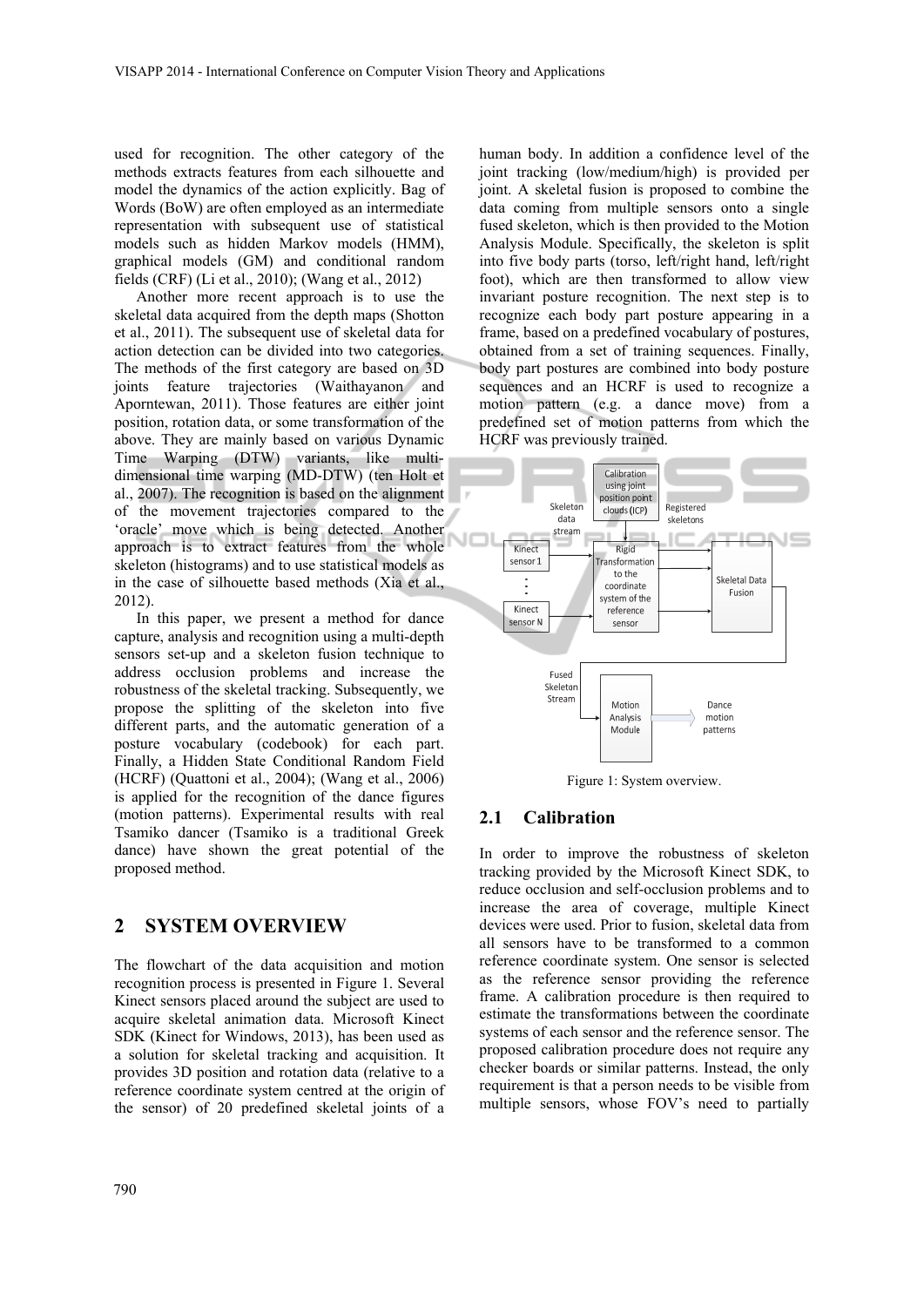overlap. The skeleton joint positions are then fed into the Iterative Closest Point algorithm (Besl and McKay, 1992) to estimate the rigid transformation (Rotation-Translation) that minimizes the distance between the transformed positions in the reference frame. This transformation is then used to register the skeletons acquired from each sensor in the reference coordinate system. The implementation of ICP algorithm found in the Point Cloud Library (PCL, http://pointclouds.org/), (Rusu, 2011) was used.

Since the skeleton frame data are sparse, each containing at most 20 points, and the estimation of the joint positions can be erroneous, the calibration procedure is iterated until two convergence criteria are both met. The first criterion is that the number of joints tracked with high confidence on both devices needs to be higher that a threshold  $T_{\text{joints}}$ . The higher this number is the better the expected accuracy of the calibration. The second criterion is that the fitness score of the ICP algorithm needs to be lower than a threshold  $T_{\text{ICP}}$ . These thresholds can be adjusted to accommodate various setups and recording conditions.

### **2.2 Skeleton Fusion**

Once all sensors are calibrated, skeleton registration is performed, i.e. the representation of each skeleton is transformed to the reference coordinate system. This is accomplished by multiplying the skeleton joint positions obtained from each sensor by the corresponding RT matrix, estimated in the calibration process. Then, a skeletal fusion procedure is used to combine these registered skeletons into a single skeleton representation (Figure 2).

Specifically, the following fusion strategy has been used on joint positional data, but could easily be extended on joint rotations as well. Initially, the sum of all joint confidence levels of each skeleton is computed and the skeleton with the highest total is selected. Since this is the skeleton with the most successfully tracked joints, it is expected to be the most accurate representation of the real person pose.

We use this skeleton as a base, and enrich it with data provided from the remaining skeletons. Specifically, the confidence of each joint of the base skeleton is examined. If the confidence is medium or low, the joint position is corrected by taking into account the position of this joint in the remaining skeletons. If corresponding joints with high confidence are found in any of the remaining skeletons, their average position is used to replace

the position value of the joint. Otherwise, the same procedure is applied for joints containing medium confidence values. Finally, if only low confidence values exist, the same procedure is applied using the available skeleton data for the joint.



Figure 2: Colour maps, depth maps and skeleton frames from 3 Kinect sensors and a fused skeleton result.

As a last step, a stabilization filtering step is applied in order to overcome problems due to rapid changes in joint position from frame to frame which may occur because of the use of joint position averaging in our fusion strategy. We use a time window of three frames, to keep the last three highconfidence positions for each joint. The centroid of these three previous positions is calculated and updated for each frame. If the Euclidean distance between a joint position and this centroid is higher than a certain threshold, then we replace the joint position with the value of the centroid, so as to avoid rapid changes in joint positions. We have used different thresholds for each joint since hands and feet are expected to move more rapidly.

# **3 MOTION ANALYSIS**

The motion analysis subsystem (Figure 3) can use as input a skeleton animation stream, either provided from a single Kinect device, or from multiple Kinect devices, after using the skeleton fusion procedure described in Section 2.2.

Initially, to achieve view invariance of motion recognition, the skeleton joint positions are translated relative to the root of the skeleton (*Hip Center*) and rotated around the y axis so that the skeleton is facing towards the y axis. Next, the skeleton is divided into five parts, shown in Figure 4 (torso, left hand, right hand, left foot, right foot). Each part has a root joint and children joints. For each skeleton part we generate a feature vector consisting of positions of each joint relative to the root of the part (also shown in Figure 4).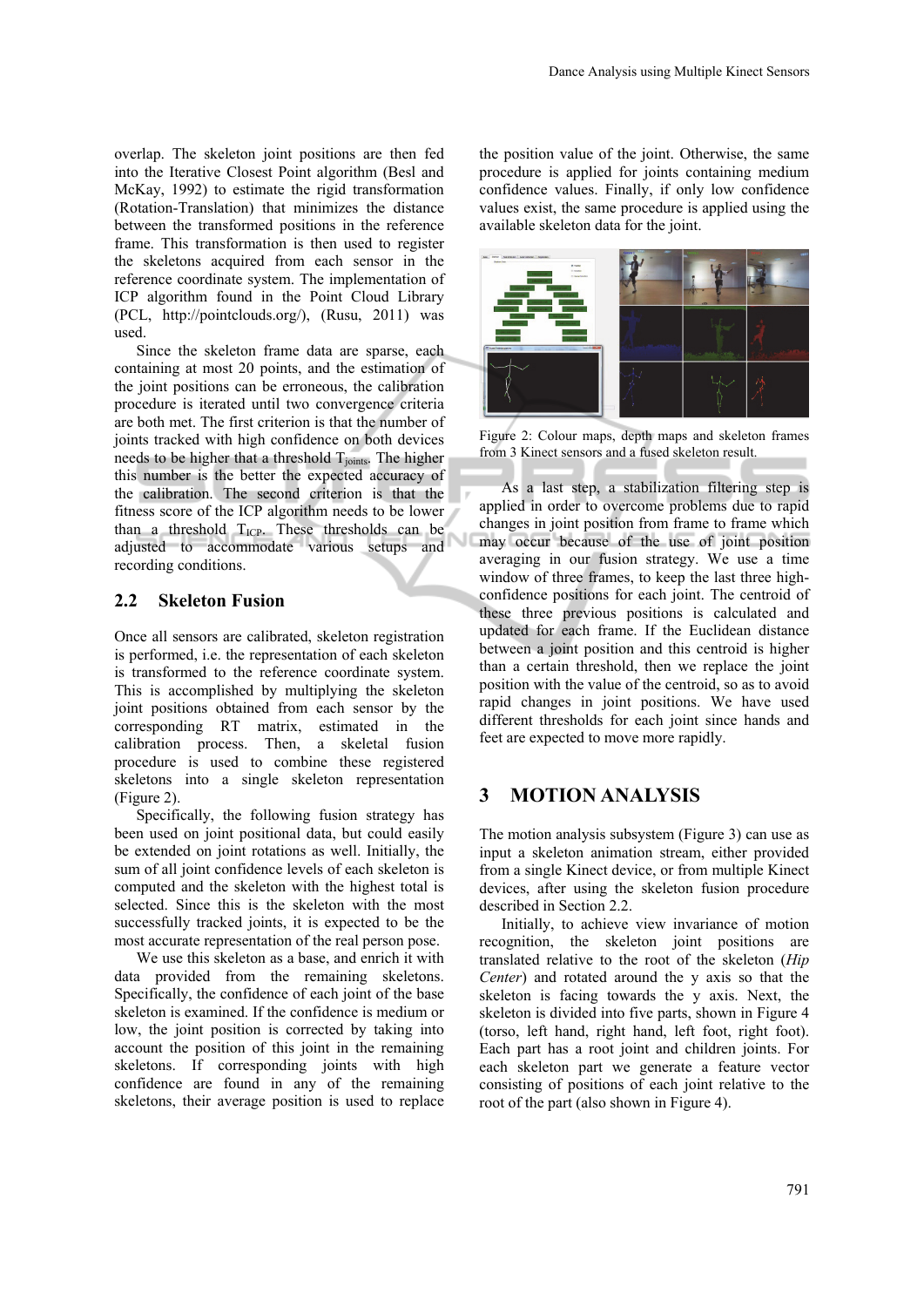

Figure 3: Motion analysis subsystem.

Specifically, the root of the torso part is the *Hip Center* and the children joints are: *Spine*, *Shoulder Center* and *Head*. The root of the left hand part is the *Shoulder Center* and the children are: *Left Shoulder*, *Left Elbow*, *Left Wrist* and *Left Hand*. The root of the left foot part is the *Hip Center* and the children are: *Left Hip*, *Left Knee*, *Left Ankle* and *Left Foot*. The right hand and right foot parts consist of the symmetrical joints of their left counterparts.

#### **3.1 Posture Codebook**

For each of the 5 skeleton parts described above, we construct a codebook of basic postures of a predefined size k. The identification of these basic postures is performed automatically by using *k*means clustering of a large set of postures obtained from one or more recorded training sequences. Clustering essentially divides the 'posture space' into *k* discrete posture subspaces. After building a posture codebook for each body part, we train a multiclass SVM classifier to classify each incoming feature vector as a specific posture from this posture codebook. Thus we obtain five posture classifiers, one per body part.



## **3.2 Motion Pattern Recognition using a HCRF Model**

For the motion detection step, we have selected the Hidden-state Conditional Random Fields (HCRF) classifier (Quattoni et al., 2004). A set of *M* basic motion patterns, i.e. sequences of frames of skeleton data describing a specific movement, is first identified. We then train an HCRF multi-class model for each of these basic motion patterns. Specifically, for the training phase, we use labelled sequences of the basic motion patterns. Each sequence consists of a sequence of labelled skeleton part posture vectors, i.e. vectors of five elements, each being the index of a basic posture from the codebook corresponding to the specific skeleton part. For the testing phase, a similar vector is initially estimated for each frame of the input skeleton data sequence and is then used as input to the HCRF classifier. Then, the identification of each motion pattern is based on the probability/likelihood of the model of the HCRF for each observation sequence. For the implementation of HCRF, the Hidden-state Conditional Random Fields Library v2 was used (http://sourceforge.net/projects/hcrf/).

## **4 EXPERIMENTAL RESULTS**

To evaluate our methodology, a data recording session took place, in which several dancers were recorded performing the Tsamiko dance (Figure 5).

Tsamiko is a popular traditional folk dance of Greece, done to music of  $\frac{3}{4}$  meter. It is a masculine (mostly) circular dance with more smoothly steps danced by women. It is danced in an open circle where the first dancer performs variations while the others follow the basic steps. Tsamiko is danced in various areas of Greece such as: Peloponnese,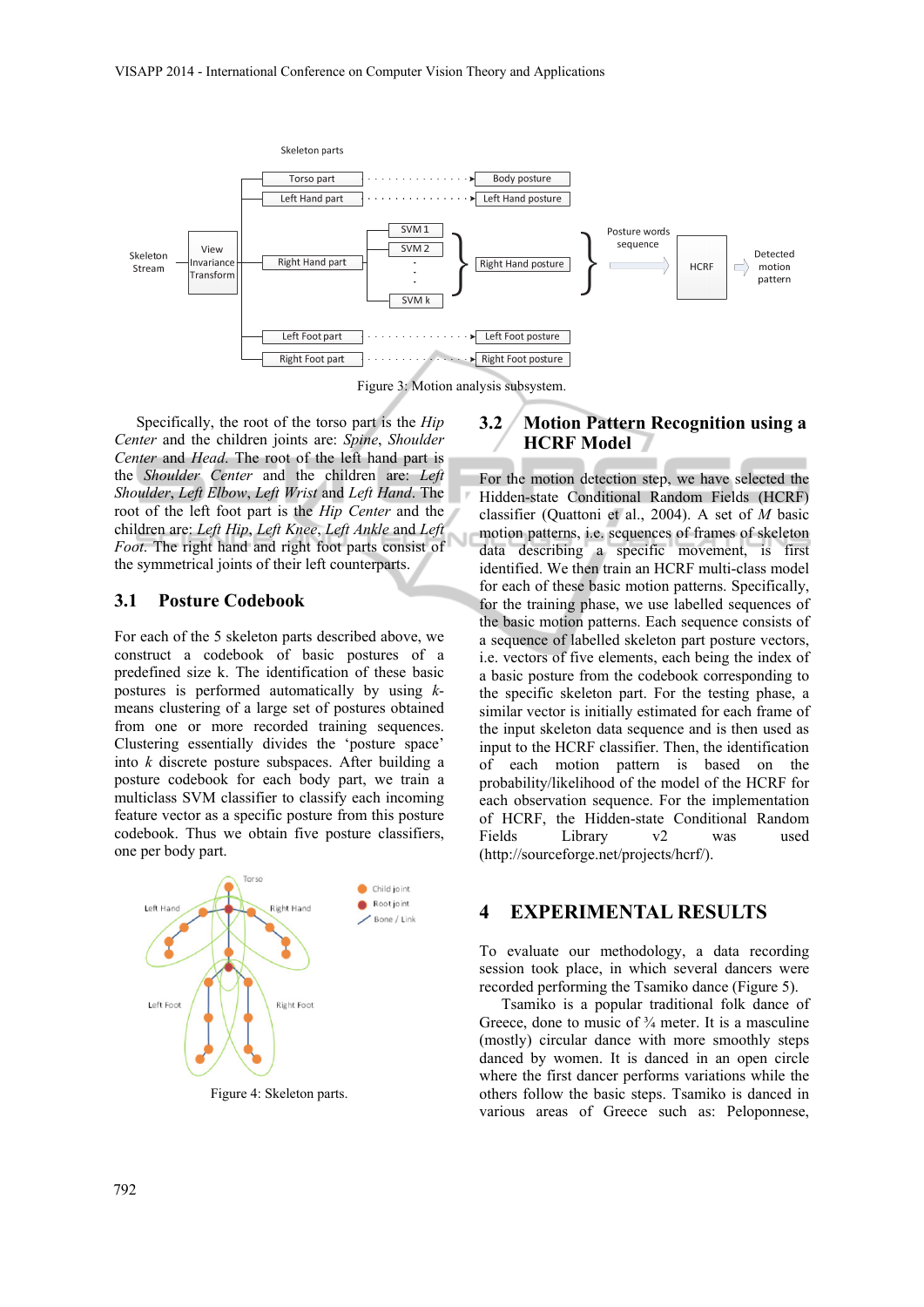Central Greece, Thessaly, W. Macedonia, with variations in kinesiological structure (10, 12, 8, 16 steps). The dance follows a strict and slow tempo with emphasis on the "attitude, style and grace" of the dancer. The steps are relatively easy but have to be precise and strictly on beat. Its variations consist of both smooth and leaping steps, which give the dance a triumphant air. The handle is hand elbows in position W. The dance is accompanied by various songs.



Figure 5: Recording session.



Figure 6: Tsamiko dance steps.

For the evaluation of our methodology we recorded three male dancers, dancing the single step

version of the Tsamiko dance (Figure 6). The main dance pattern in Tsamiko can be split in 3 basic dance moves, which were used as the basic motion patterns that we tried to detect. The recordings were manually annotated to mark the beginning and end of each move. Each dancer was recorded separately and was required to perform the basic moves of the dance several times.

### **4.1 Sensors Setup**

For the final recording we used three Kinect sensors placed in front of the dancer in an arc topology (one in front and two at the sides), as seen in Figure 7(b). One additional setup was tested, but was rejected for the final recording. We tried placing four Kinect sensors all around the dancer, at 90 degree angle between them, as seen in Figure 7(a). This setup allowed for approximately 2x2m active space for the dancer to move. The interference due to infrared emission from the sensors was minimal, but only the two frontal sensors provided useful skeletal data, since skeletal tracking of Microsoft SDK is designed to work on people facing towards the sensor. Since the dancers were moving on a small arc, they were always facing in the same direction. Thus, our final setup proved to be more effective since we had skeletal tracking data from three sensors. In addition, having a smaller angle between adjacent sensor FOVs allowed for increased precision of calibration. Adding more sensors proved to be problematic since interference caused by the emission of infrared pattern by each sensor increased significantly, which had a negative impact on skeletal tracking.



Figure 7: Sensor setups (a) Setup A (b) Setup B (final setup).

## **4.2 Evaluation Results**

The recorded data consisted of eight repetitions of basic Tsamiko dance pattern (three dance moves per repetition) executed by each of the three dancers. We split the recorded data into train and test sets by using half repetitions of the basic dance pattern of each dancer (12 repetitions per move) for training and the remaining for testing. Initially the posture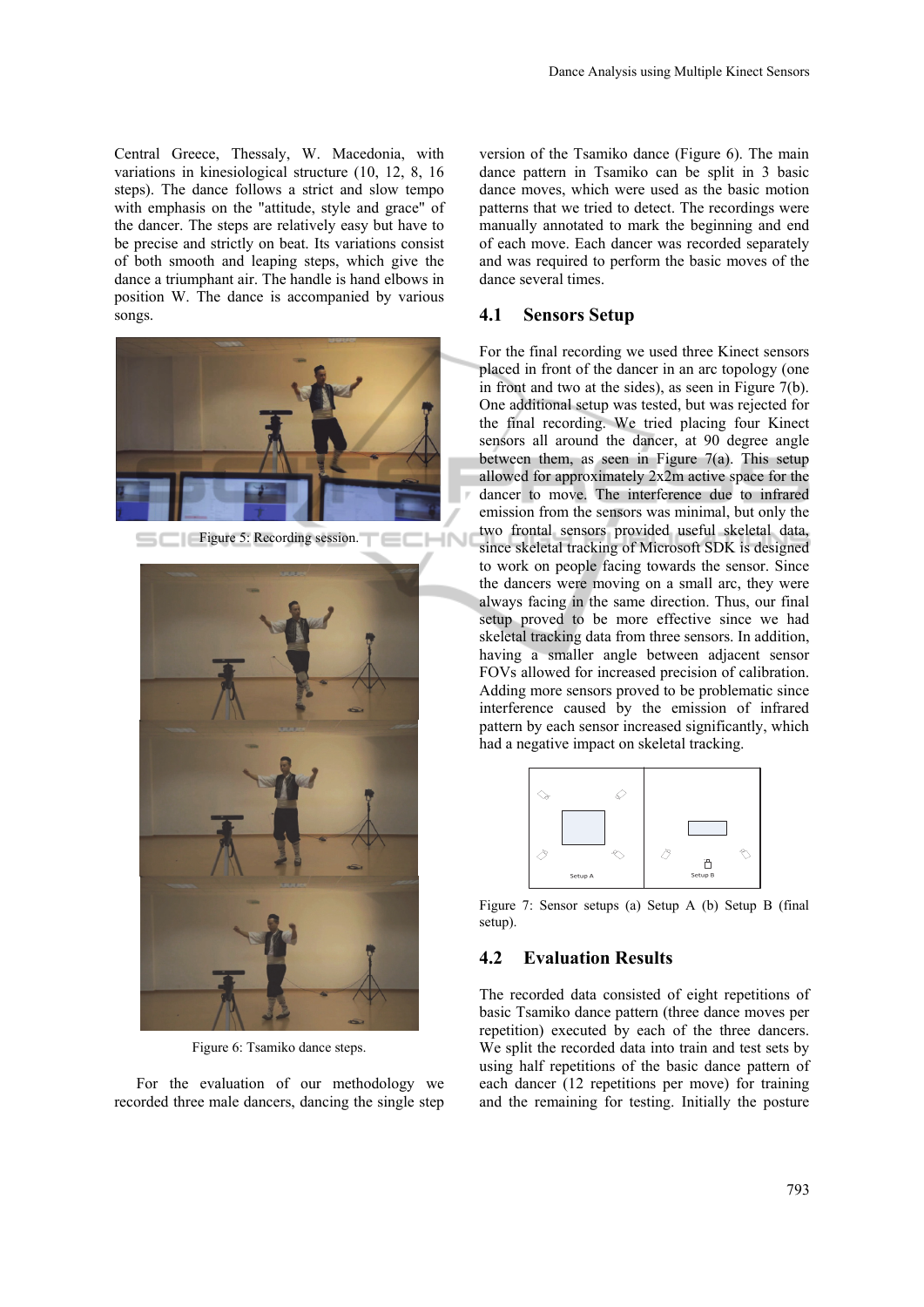codebook was created with a codebook of *k*=20 basic postures for each body part using the training motion sequences. Then, we trained an HCRF using the train sequences to be able to distinguish between the three basic Tsamiko dance moves. CRFs with a varying number of hidden states were trained as can be seen from Table 1, in which the dance move detection accuracies of the test set are presented, per dancer and overall. The best overall detection accuracy that was achieved is 93,9% using an HCRF with 11 hidden states. In Table 2, detection accuracies are presented for each dance move.

Table 1: Recognition accuracies of Tsamiko dance moves per person and overall recognition accuracies for varying number of hidden states in the HCRF classifier.

| Hidden<br><b>States</b> |      | 8    | 11   | 12   | 15   | 20   |
|-------------------------|------|------|------|------|------|------|
| Dancer A                | 38,4 | 61,5 | 84,6 | 76,9 | 76.9 | 69,2 |
| Dancer B                | 90,9 | 90,9 | 100  | 100  | 90,9 | 72.7 |
| Dancer C                | 66,6 | 88,8 | 100  | 100  | 100  | 17.  |
| Overall                 | 63,6 | 78.7 | 93,9 | 90,9 | 87,8 | 72.7 |
|                         |      |      |      |      |      |      |

Table 2: Recognition accuracies of Tsamiko dance moves for varying number of hidden states in the HCRF classifier.

| Hidden<br><b>States</b> | 5    | 8    | 11   | 12   | 15   | 20   |
|-------------------------|------|------|------|------|------|------|
| Dance<br>move 1         | 83,3 | 66,6 | 91,6 | 100  | 83,8 | 100  |
| Dance<br>move 2         | 27,2 | 81,8 | 90,9 | 81,8 | 90,9 | 36,3 |
| Dance<br>move 3         | 80   | 90   | 100  | 90   | 90   | 80   |
| Overall                 | 63,6 | 78,7 | 93,9 | 90,9 | 87,8 | 72,7 |

# **5 CONCLUSIONS AND FUTURE WORK**

This paper presents a study on recognizing predefined dance motion patterns from skeletal animation data captured by multiple Kinect sensors. As can be seen from the experimental results, our method gave quite promising results providing high recognition accuracies of the three Tsamiko dance moves. In future work we aim to experiment on recognition of different styles of these dance moves and adding more complex dance patterns and variations. In addition we plan to extend our skeleton fusion algorithm on joint rotation data (both absolute and hierarchical) which will allow the construction of posture codebooks based on both position and rotation data.

## **ACKNOWLEDGEMENTS**

The research leading to these results has received funding from the European Community's Seventh Framework Programme (FP7-ICT-2011-9) under grant agreement no FP7-ICT-600676 ''i-Treasures: Intangible Treasures - Capturing the Intangible Cultural Heritage and Learning the Rare Know-How of Living Human Treasures''.

## **REFERENCES**

- Aylward, R., "Sensemble: A Wireless Inertial Sensor System for InteractiveDance and Collective Motion Analysis", Masters of Science in Media Arts and Sciences, Massachusetts Institute of Technology, 2006
- Alexiadis, D., Kelly, P., Daras, P., O'Connor, N., Boubekeur, T., and Moussa, M., Evaluating a dancer's performance using kinect-based skeleton tracking. In *Proceedings of the 19th ACM international conference on Multimedia (MM '11)*. ACM, New York, NY, USA, pp. 659-662, 2011.
- Li, W., Zhang, Z., Liu, Z., **"**Action Recognition Based on A Bag of 3D Points", *IEEE International Workshop on CVPR for Human Communicative Behavior Analysis* (in conjunction with CVPR2010), San Francisco, CA, June, 2010.
- Wang, J., Liu, Z., Wu, Y., and Yuan, J., "Mining actionlet ensemble for action recognition with depth cameras," in *CVPR'12*, 2012.
- Shotton, J., Fitzgibbon, A., Cook, M., Sharp, T., Finocchio, M., Moore, R., Kipman, A., and Blake, A., "Real-time human pose recognition in parts from single depth images,", in *CVPR,* pp. 1297 – 1304*,* June *2011*.
- Waithayanon, C. and Aporntewan, C., "A motion classifier for Microsoft Kinect," in *Computer Sciences and Convergence Information Technology (ICCIT), 2011 6th International Conference on*, 2011.
- ten Holt, G. A., Reinders, MJT., Hendricks, EA., *Multi-Dimensional Dynamic Time Warping for Gesture Recognition*. Conference Paper. 2007.
- Xia, L., Chen, C.-C., and Aggarwal, J., "View invariant human action recognition using histograms of 3D joints," in *Computer Vision and Pattern Recognition Workshops (CVPRW), 2012 IEEE Computer Society Conference on*, 2012.
- Wang, S. Quattoni, A., Morency, L.-P., Demirdjian, D., and Trevor Darrell, Hidden Conditional Random Fields for Gesture Recognition, *Proceedings IEEE Conference on Computer Vision and Pattern Recognition*, June 2006
- Kinect for Windows | Voice, Movement & Gesture Recognition Technology. 2013. [ONLINE] Available at: http://www.microsoft.com/en-us/kinectfor windows/
- Besl, Paul J.; N.D. McKay (1992)."A Method for